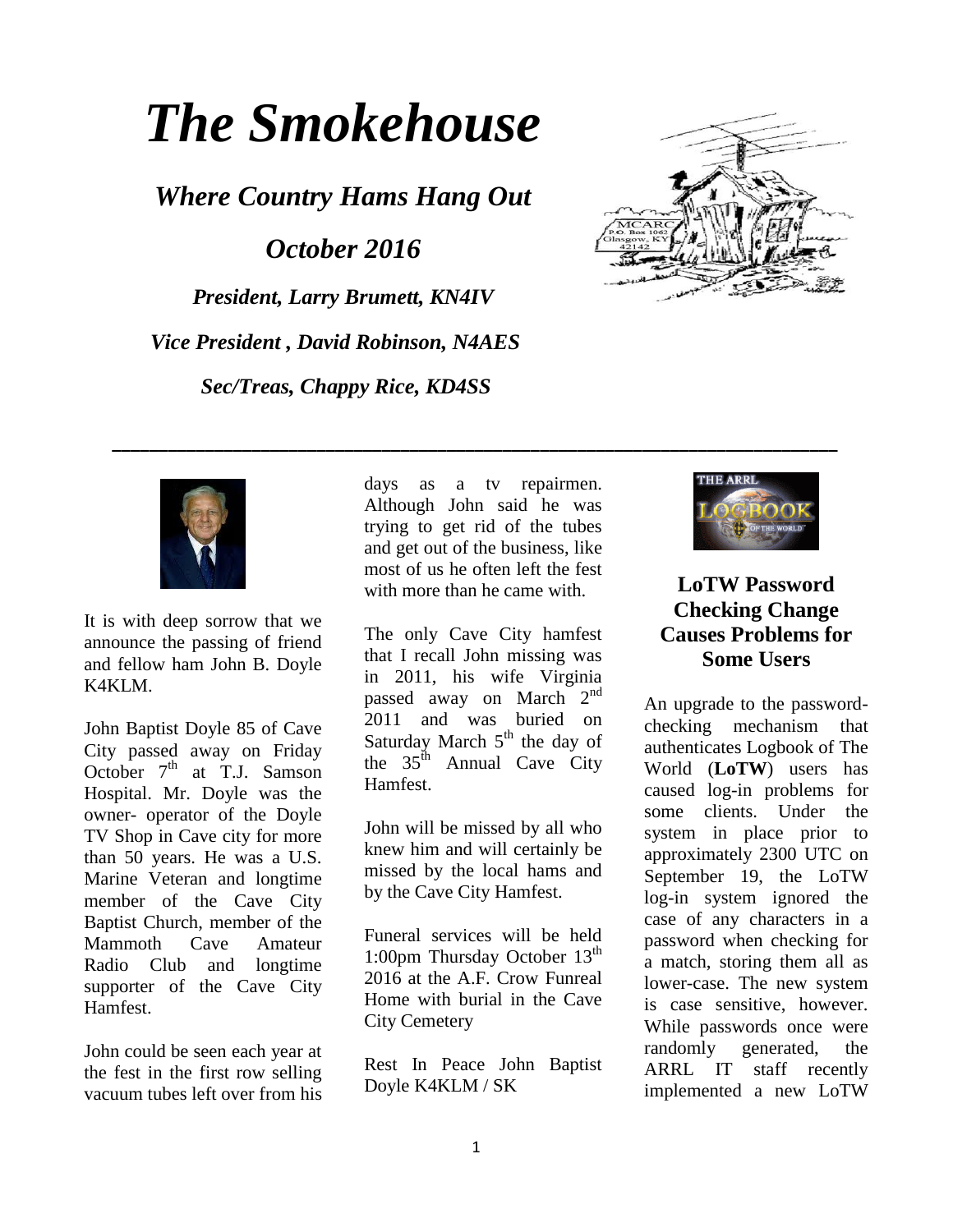password mechanism that lets users choose their own passwords. Under this new system, when users first log in, their passwords are encrypted.

Some users with mixed-case passwords attempting to log in were rejected, however, because the system had stored their passwords as all lower case. A subsequent modification allows the system to accept a user's mixed-case password and changes the stored password to the user's mixed-case specification. The issue also can present problems for applications, such as logging programs, that employ a user's credentials to access a LoTW account.

Users who encounter trouble logging in to LoTW are being asked to enter their passwords in all lower case. If that doesn't work, **[contact](mailto:lotw-help@arrl.org)** the LoTW Help Desk or explore **[other](https://lotw.arrl.org/lotw-help/Getting%20Help)  [methods](https://lotw.arrl.org/lotw-help/Getting%20Help)** available for LoTW.

Any LoTW users who logged in before this modification was made — at around 2300 UTC on September 19 — had their passwords stored in lower case, no matter which case they used in entering them. These passwords now must be entered as lower case. Users who changed to a password that includes mixed-case letters must continue to enter that password in mixed-case letters.

ARRL apologizes for underestimating the extent to which the lack of password case sensitivity in the previous LoTW authentication mechanism was going to cause problems for so many users.



## **Bouvet Island DXpedition Team Secures Landing Permit**

The **[Bouvet Island](http://www.bouvetdx.org/)  [DXpedition](http://www.bouvetdx.org/)** team has announced that its permit to land on Bouvet Island for a DXpedition has been updated, revised, and approved by the Norsk Polar Institute. The 3Y0Z call sign will hit the airwaves in early 2018. Bouvet is the second most-wanted DXCC entity.

An international team of pilots has been selected to serve as an interface between the DXpedition team and the worldwide DX community.

The seasoned 20-member Bouvet Island 2018 DXpedition team will cover one-half of the venture's cost out of their own pockets and is encouraging support from the DX community for the rest.

A dependency of Norway, Bouvet is a subantarctic island in the South Atlantic. The last Bouvet activation was 3Y0E, during a scientific expedition over the winter of 2007-2008.



## **ARRL Outgoing QSL Service to Raise Rates**

Although ARRL believes it's important to maintain the long-standing tradition of the **[ARRL Outgoing QSL](http://www.arrl.org/outgoing-qsl-service)  [Service](http://www.arrl.org/outgoing-qsl-service)** as a membership benefit. increased administration costs will require an increase in rates, in order to keep the Service available and viable.

"The Service has been a member benefit for decades," an ARRL statement said. "Since its official formation in November 1976, tens of millions of QSL cards have been shipped from ARRL Headquarters to Amateur Radio QSL bureaus of other national societies worldwide. At one time, this benefit offered a safe, reliable, and inexpensive way to exchange QSL cards for a fraction of the cost of the postal service. What Amateurs saved in financial cost, however, was made up for in time; it could take months, or even years, to send and receive a QSL through the bureau."

Effective November 1, the rate for 1 ounce of outgoing QSLs via the Service will increase to match the 1 ounce USPS international postage rate. As of September 2016, this rate is \$1.15 per ounce — about 10 cards. An additional service fee of \$7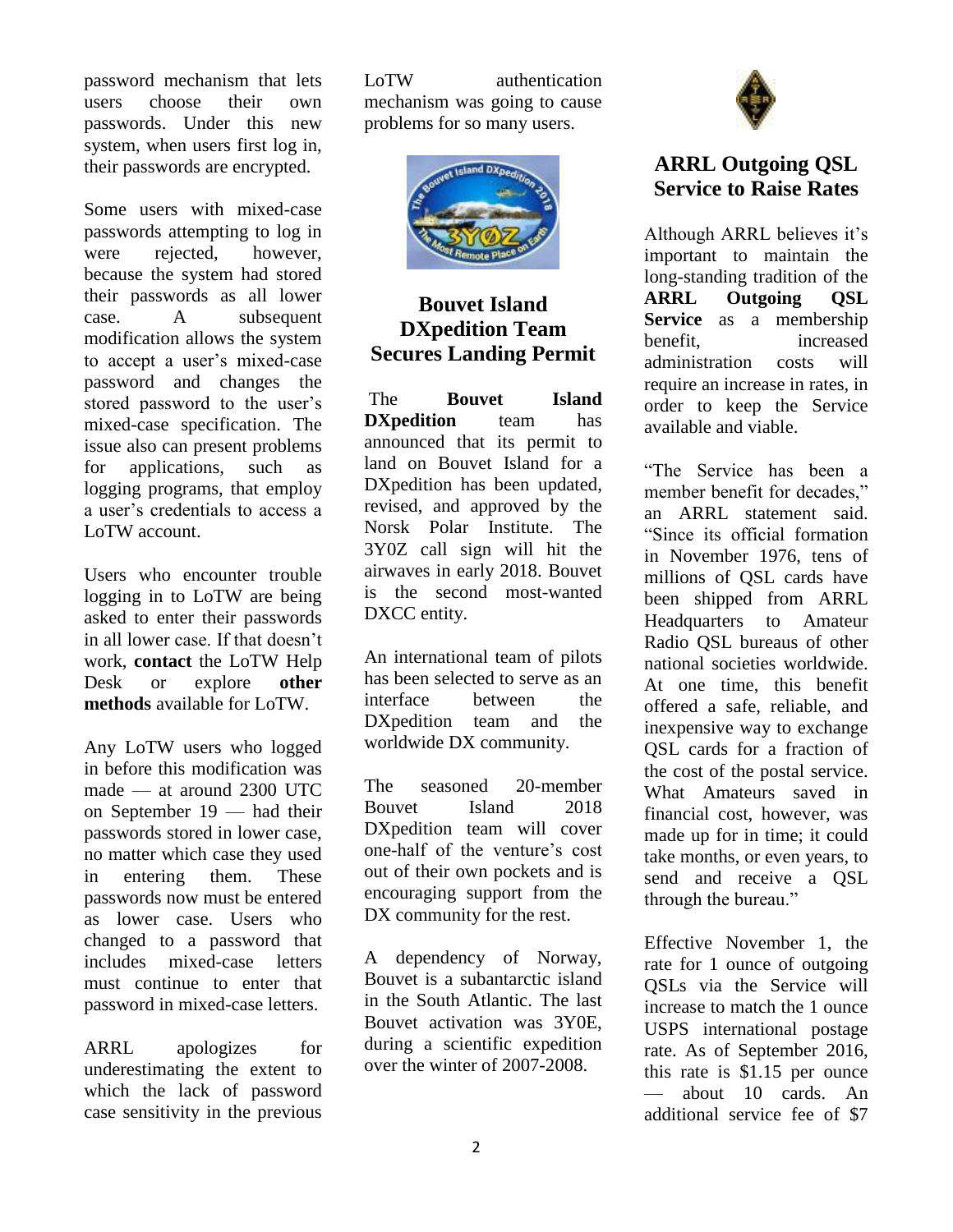will be charged per individual transaction, to cover administrative costs.

ARRL said QSLing is very different now, and, while postal services are generally more reliable than in years past, international shipping costs have risen significantly. "With the advent of the Internet and online QSL confirmation services such as ARRL's Logbook of The World, fewer and fewer paper cards are being exchanged," the ARRL statement observed.

Calling the Outgoing QSL Service "a significant tradition in the world of Amateur Radio," the League said it's committed to keeping that tradition and service alive for members who enjoy using it. "We are committed to ensuring our members will be able to send their QSL cards through the Service for decades to come," the ARRL statement concluded.

### **Antenna Project / Testing Session**

On Saturday October 22<sup>nd</sup> members of MCARC will be working on the clubs antenna and tower on top of the city building. Work will begin around 10:00am and will go until whenever. Everyone is welcome to come and help, watch and/or supervise.

Also a testing session is scheduled for Saturday afternoon around 3:00pm. Anyone wishing to test for an upgrade or new license can do so then. The test fee is \$15, bring a copy of your current license and a photo ID.



## **More than 200 US Stations Signed Up for Scouting's Jamboree on the Air**

So far, 219 US stations have registered to take part in Scouting's 2016 Jamboree on the Air [\(JOTA\)](http://www.arrl.org/jamboree-on-the-air-jota), which will take place October 14-16. [Registration](http://jotajoti.info/sign-up-for-jota-joti/) remains open for the 59th annual event. Last year, 400 US stations registered. JOTA officials are asking JOTA 2016 participants not only to register for this year's event, but to follow up with a post-JOTA report.

"We expect to have several thousand stations around the world signed up by JOTA weekend," JOTA Coordinator Jim Wilson, K5ND, said in a JOTA-JOTI (Jamboree on the Internet) update. "Make sure you register your station." Designated Scouting frequencies are on the ["Guidelines for Amateur Radio](http://www.scouting.org/jota/operators_guides.aspx)  [Operators"](http://www.scouting.org/jota/operators_guides.aspx) page. "Twenty meters is probably the go-to band during the daytime. Try moving off the calling frequency and spreading out while making those QSOs." Wilson said that in addition to

the DX spotting websites, there's a Scout station [spotting cluster.](http://www.pi4raz.nl/jotacluster/cluster.php)

He also suggested taking advantage of other communication modes, including the dedicated [D-](http://k2bsa.us5.list-manage1.com/track/click?u=56ce1526bb2372707f5868e21&id=7cc0fed104&e=f04efd1977)[Star](http://k2bsa.us5.list-manage1.com/track/click?u=56ce1526bb2372707f5868e21&id=7cc0fed104&e=f04efd1977) Scouting reflector 033A, as well as [DMR,](http://k2bsa.us5.list-manage.com/track/click?u=56ce1526bb2372707f5868e21&id=421db65e29&e=f04efd1977) [IRLP](http://k2bsa.us5.list-manage.com/track/click?u=56ce1526bb2372707f5868e21&id=e3d587bc59&e=f04efd1977) with topic channel 9091, and [Echolink,](http://k2bsa.us5.list-manage.com/track/click?u=56ce1526bb2372707f5868e21&id=187b9d8805&e=f04efd1977) with conference node JOTA-365. Doug Crompton, WA3DSP, and Elliott Liggett, W7QED, have set up [Allstar](http://k2bsa.us5.list-manage1.com/track/click?u=56ce1526bb2372707f5868e21&id=caae1429b5&e=f04efd1977) node 41760 for JOTA/Scouting conversations, Wilson added. In addition to social media, [ScoutLink](http://k2bsa.us5.list-manage.com/track/click?u=56ce1526bb2372707f5868e21&id=933a8aeee2&e=f04efd1977) is an excellent way to connect to Scouts around the world with only an Internet connection, he said.

"Dave Edwards, KD2E, and Andy O'Brien, K3UK, have developed a [Scout scheduling](http://www.obriensweb.com/sked/index.php?board=scouts)  [page,](http://www.obriensweb.com/sked/index.php?board=scouts)" Wilson said. "You can use this to post your frequency and to pick up on other stations as well."

More than 1 million Scouts in 150+ countries — at nearly 18,000 stations — are expected to take part in JOTA 2016, engaging with other Scouts to talk about Amateur Radio and their Scouting experiences. "JOTA is about conversations across town and around the world, rather than about contacts," Wilson said.